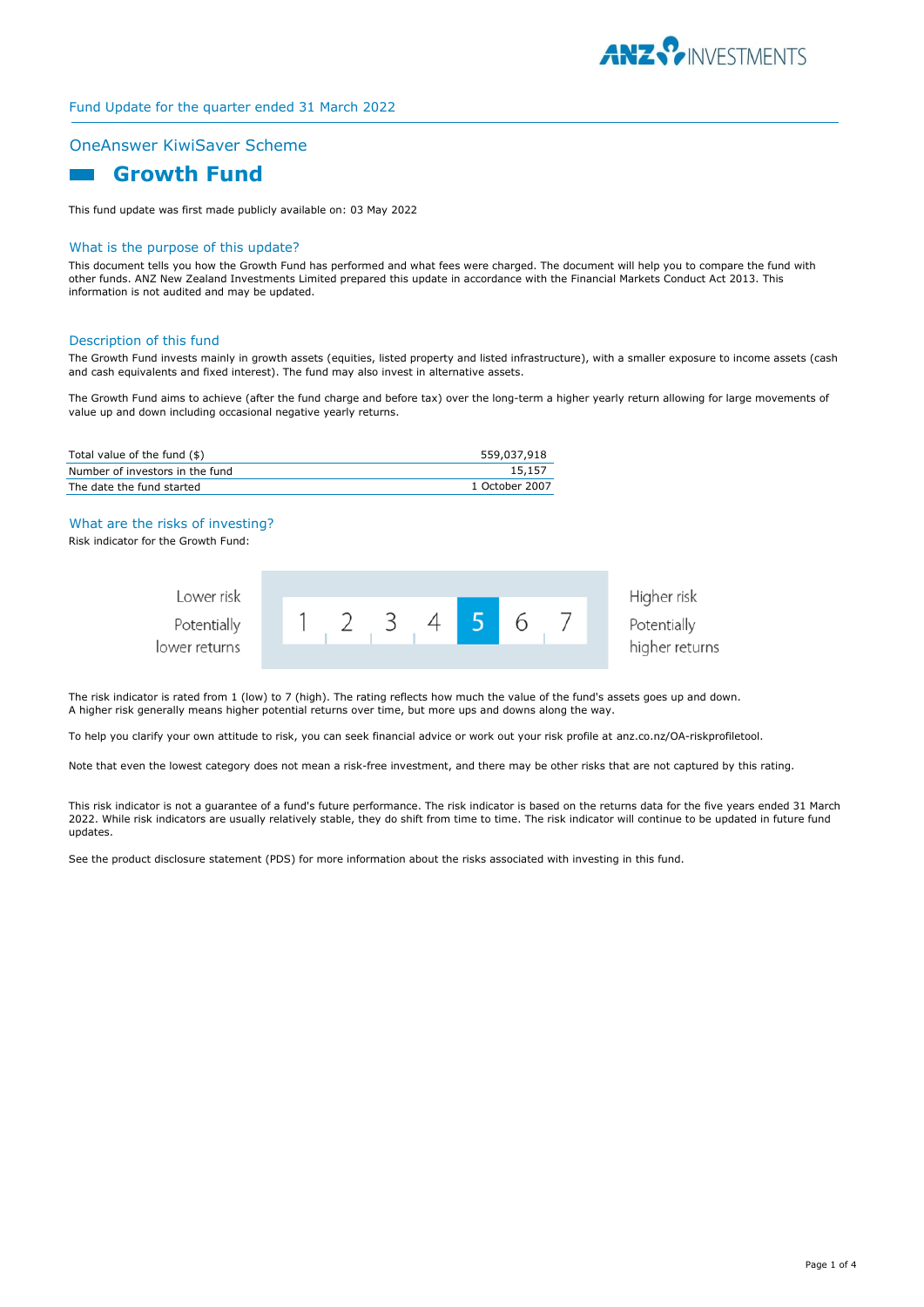# How has the fund performed?

|                                               | Average over past |           |  |
|-----------------------------------------------|-------------------|-----------|--|
|                                               | five years        | Past year |  |
| Annual return                                 |                   |           |  |
| (after deductions for charges and tax)        | 8.16%             | 4.35%     |  |
| Annual return                                 |                   |           |  |
| (after deductions for charges but before tax) | 9.35%             | 5.42%     |  |
| Market index annual return                    |                   |           |  |
| (reflects no deduction for charges and tax)   | 9.60%             | 5.95%     |  |

The market index annual return is calculated using the target investment mix and the indices of each asset class.

Additional information about the market index is available in the statement of investment policy and objectives on the offer register at www.discloseregister.companiesoffice.govt.nz.



## **Annual return graph**

This shows the return after fund charges and tax for each of the last 10 years ending 31 March. The last bar shows the average annual return for the last 10 years, up to 31 March 2022.

**Important:** This does not tell you how the fund will perform in the future.

Returns in this update are after tax at the highest prescribed investor rate (PIR) of tax for an individual New Zealand resident. Your tax may be lower.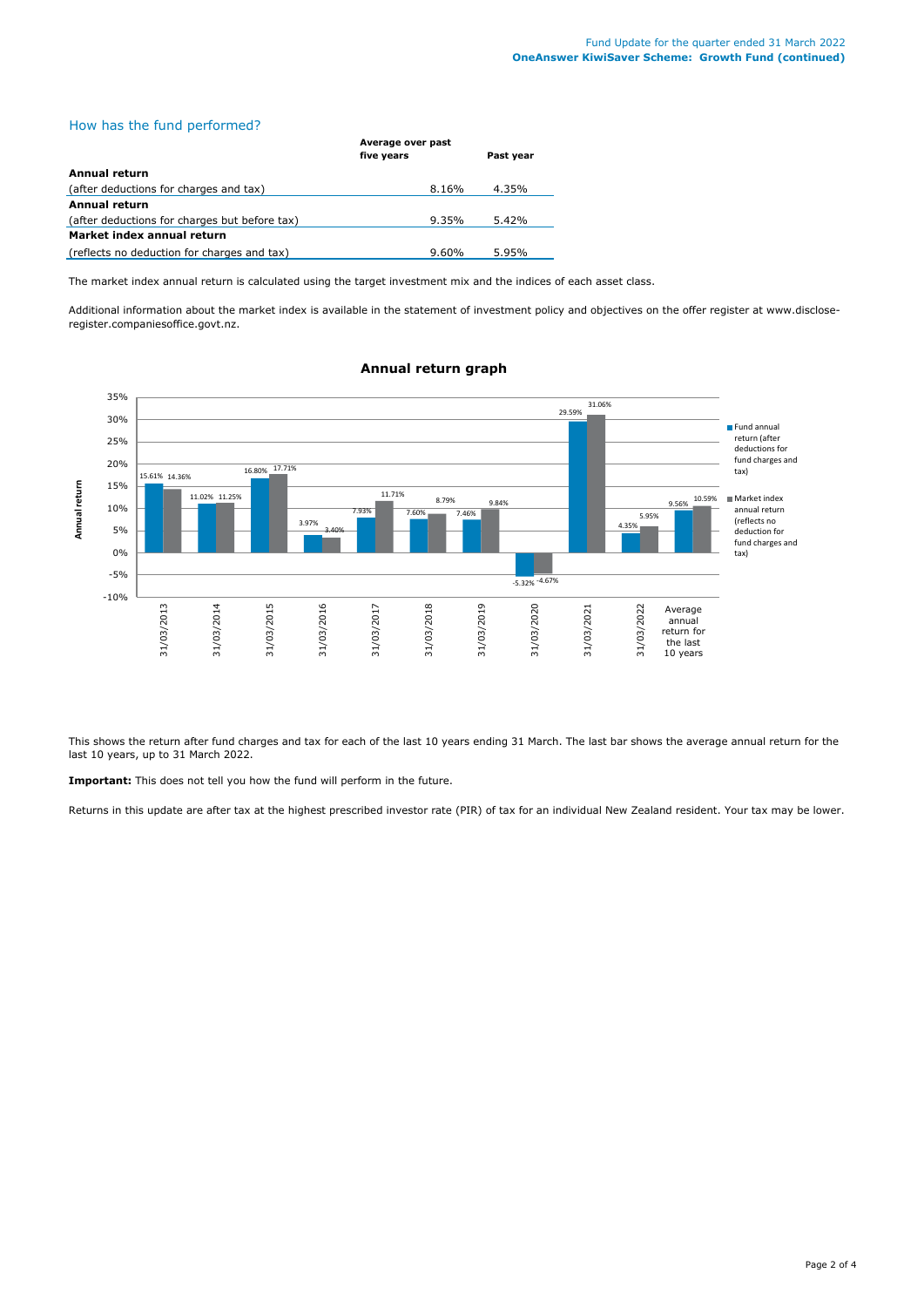# What fees are investors charged?

Investors in the Growth Fund are charged fund charges. In the year to 31 March 2021 these were:

|                                             | % of net asset value |
|---------------------------------------------|----------------------|
| Total fund charges <sup>1</sup>             | 1.05%                |
| Which are made up of:                       |                      |
| Total management and administration charges | 1.05%                |
| Including:                                  |                      |
| Manager's basic fee                         | 1.00%                |
| Other management and administration charges | 0.05%                |
| Total performance based fees                | $0.00\%$             |
|                                             |                      |
|                                             |                      |

|                             | Dollar amount per investor |
|-----------------------------|----------------------------|
| <b>Other charges</b>        |                            |
| Membership fee <sup>2</sup> | \$18                       |

Investors are not currently charged individual action fees for specific actions or decisions (for example, for withdrawing from or switching funds). See the PDS for more information about Scheme fees.

Small differences in fees and charges can have a big impact on your investment over the long term.

#### Example of how this applies to an investor

Sarah had \$10,000 in the fund at the start of the year and did not make any further contributions. At the end of the year, Sarah received a return after fund charges were deducted of \$435 (that is 4.35% of her initial \$10,000). Sarah also paid \$9.00 in other charges. This gives Sarah a total return after tax of \$426.00 for the year.

#### What does the fund invest in?

#### **Actual investment mix<sup>3</sup> Target investment mix<sup>3</sup>**

This shows the types of assets that the fund invests in. This shows the mix of assets that the fund generally intends to invest in.